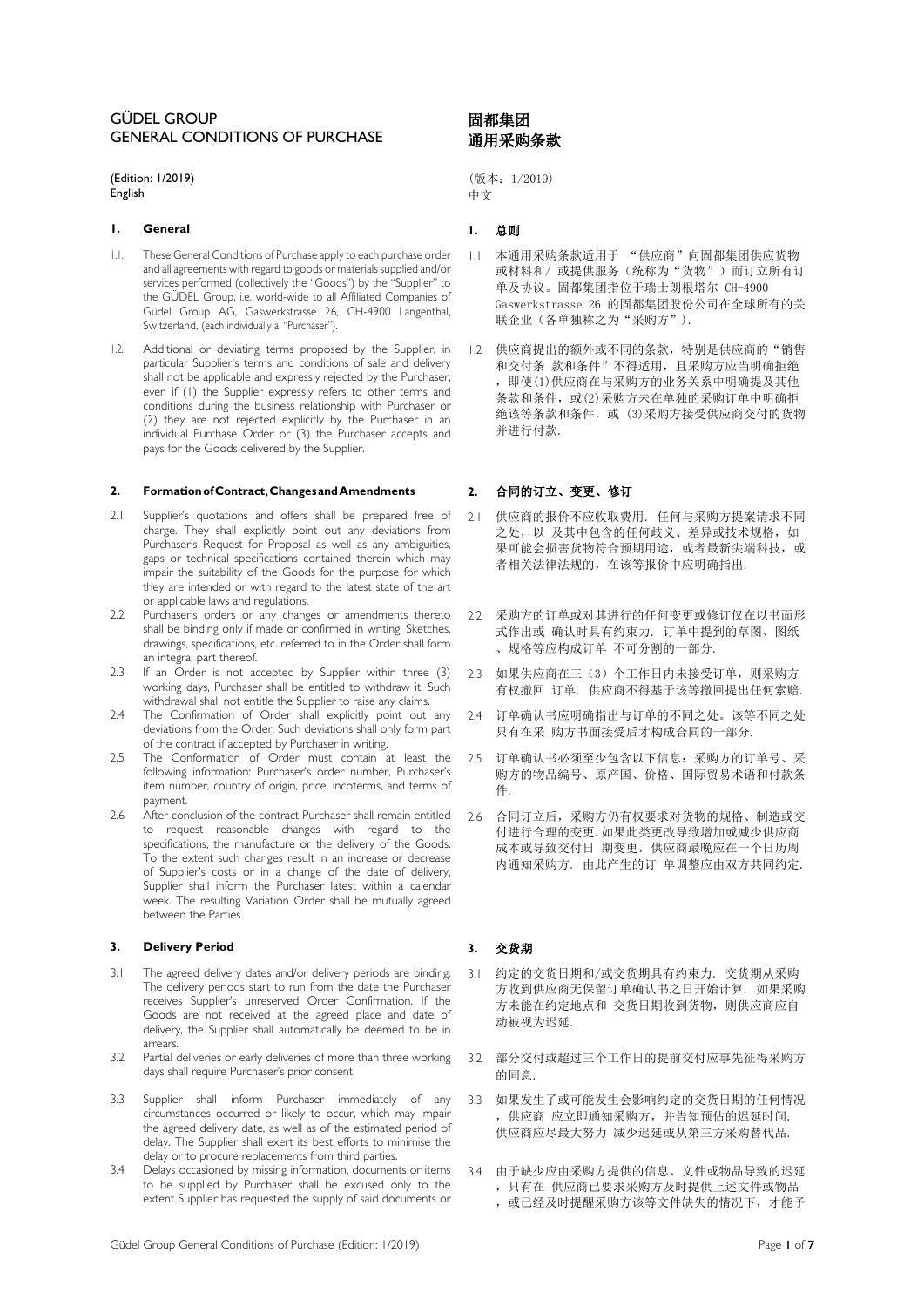items in due time, or in case he has timely reminded the Purchaser that documents are missing.

- 3.5 Except in case of Force Majeure, for the rest however by the sole fact of delay and irrespective of any evidence of damages incurred by Purchaser, the Supplier shall pay a penalty of 1% for each commenced week of delay, in the aggregate however at least the equivalent of USD 1,000. The maximum penalty for each delayed delivery shall be limited to the higher of the following two amounts a) the equivalent of USD 50,000 (fifty thousand) or b) 10% of the Contract Price for the delivery concerned. Shortages of raw material or delays by subcontractors or sub-suppliers shall not exonerate Supplier, unless such delays were equally caused by Force Majeure. Purchaser's statutory right to claim damages which exceed the penalties remains reserved.
- 3.6 If the agreed date of delivery is exceeded by more than 4 weeks, Purchaser may rescind the contract forthwith.
- 3.7 If it is foreseeable that the agreed date of delivery will not be met, Purchaser may rescind the contract prematurely. In this case Supplier shall – in addition to Purchaser's rights at law reimburse all payments already made, plus 5 % interest per annum.

### **4. Shipping and Packaging 4.** 运输和包装

- 4.1 The Supplier shall ship the Goods according to Purchasers shipping and marking instructions. At a minimum, a list of contents is mandatory for every packaging unit. If the goods are shipped in multiple packaging units, each unit must be individually identified.
- 4.2 The packaging must be such that the Goods are effectively protected against damage and corrosion during transport and subsequent storage. The supplier is liable for damage caused as a result of improper packaging.
- 4.3 The Supplier shall be liable for all costs and expenses incurred resulting from his failure to observe Purchaser's instructions regarding transport or customs clearance.
- 4.4 The assumption of risk for accidental loss of the Goods shall pass to Purchaser pursuant to the Incoterm agreed in the Order; in the absence of an agreed Incoterm, the Goods shall be shipped [DAP named place of delivery] Incoterms 2020 or latest edition. In case acceptance tests in Purchaser's works have been agreed, passing of risk shall occur upon successful completion of said tests.
- 4.5 Each delivery has to be accompanied by a detailed delivery note containing the following data: Delivery note number, delivery date, Purchaser's Order Number, Date of Order, Item Number, Purchaser's Item Number (if applicable), Drawing number and index (if avail-able), Quantity, Gross/Net Weight, Country of Origin, Customs Tariff Number and Type of Packing, Delivery address (including plant and gate).

### **5. Prices, Invoicing, Terms of Payment and Transfer of Ownership**

- 5.1 The prices agreed are firm and may only be changed by mutual agreement between the Parties.
- 5.2 The prices are exclusive of statutory VAT and/or duty. Statutory VAT must be shown on the invoice as a separate item.
- 5.3 Unless otherwise agreed, a separate invoice shall be issued for each Order. Invoices are to be sent separately from each shipment.
- 5.4 Invoices must comply with applicable VAT regulations. Supplier's invoices must match the Purchaser's order and the Suppliers' Confirmation of Order concerning the items and the order value listed. In addition, the Invoices show at least the order number, item number, delivery date and also the scope of the delivery, e.g. partial or residual deliveries. In addition Supplier shall be liable for the proper indication and proof of the country of origin of the Goods.
- 5.5 Unless otherwise agreed and subject to the proper delivery of the Goods and the pertinent documents, payment shall be made within 45 days from receipt of a properly prepared invoice, (except in case of advance payments) however earliest 45 days from the receipt of the Goods.
- 

以谅解.

- 3.5 除不可抗力情况外,无论采购方是否有发生损害的任何证 据,仅由 于存在迟延的事实,每迟延一周,供应商应支 付 1%的罚金,总计至少相当于 1,000 美元. 每次迟延 交付的最高罚金应限于以下两个金额中的较高者: a) 与 50,000(伍万)美元相当的金额 或 b) 该交付所对应合同 价格的 10%.分包商或二级供应商的原材料短缺或迟延不 得免除供应商的责任,除非此类迟延同样由不可抗力造成 . 采购 方仍然保留要求赔偿超过罚金部分损失的法定权 利.
- 3.6 如果超过约定交货日期达到 4 周以上的,采购方可立即 解除合同.
- 3.7 在能够预见无法按照约定交付日期完成交付时,采购方可 提前解除 合同. 此时,除了采购方的法律权利之外,供 应商还应偿还已经支 付的所有款项,以及按照年利率 5 %计算的利息.

- 4.1 供应商应根据采购方的装运和标记指示装运货物. 每一包 装单位至少必须有一份内容清单. 如果货物分多个包装单 位运输的,则每个包装单元必须单独进行标识.
- 4.2 包装必须有效保护货物在运输和后续储存过程中免于损坏 和腐蚀. 供应商应对包装不当造成的损坏负责.
- 4.3 供应商应承担由于未能遵守采购方关于运输或清关的指示 而产生的 所有费用和开支.
- 4.4 货物意外灭失的风险应根据订单中约定的国际贸易术语转 移给采购 方; 如果没有约定国际贸易术语,货物的运输 应按照 [DAP 指定交货地点](国际贸易术语 2010 年版 或最新版本)。如果已经约定在采购方工厂进行验收测试 的,则风险将在成功完成上述测试后转移.
- 45 每次交货时都必须附有包含以下数据的详细交货单:交货 单编号、交货日期、采购方订单编号、订单日期、物品编 号、采购方的物品编 号(如适用)、图号和索引(如有 )、数量、毛重/净重、原产国、海关关税编码和包装类 型、交付地址(包括工厂和门牌号).

### **5.** 价格、发票、付款条件和所有权转让

- 5.1 约定的价格是确定的,只能通过双方的合意来改变.
- 5.2 价格不含法定增值税和/或关税。法定增值税必须作为独 立项目显示在发票上.
- 5.3 除非另有约定,每份订单应出具单独的发票。发票应与每 次装运分开寄送.
- 5.4 发票必须符合适用的增值税法规. 供应商的发票必须与采 购方订单 和供应商就所列物品和订单价值出具的订单确 认书相匹配。此外, 发票至少显示订单号、物品编号、 交货日期以及交货范围,例如: 部分或剩余交付. 此外 ,供应商应对货物原产国的适当指示和证明 材料负责.
- 5.5 除非另有约定,在适当交付货物和相关文件的情况下,款 项应在收 到正确制作的发票后 45 天内支付(预付款除 外),但不得早于收到货物后 45 天.
- 5.6 Defects in the Goods shall entitle Purchaser to withhold a 5.6 如果货物存在缺陷的,采购方有权扣除约定价格的合理部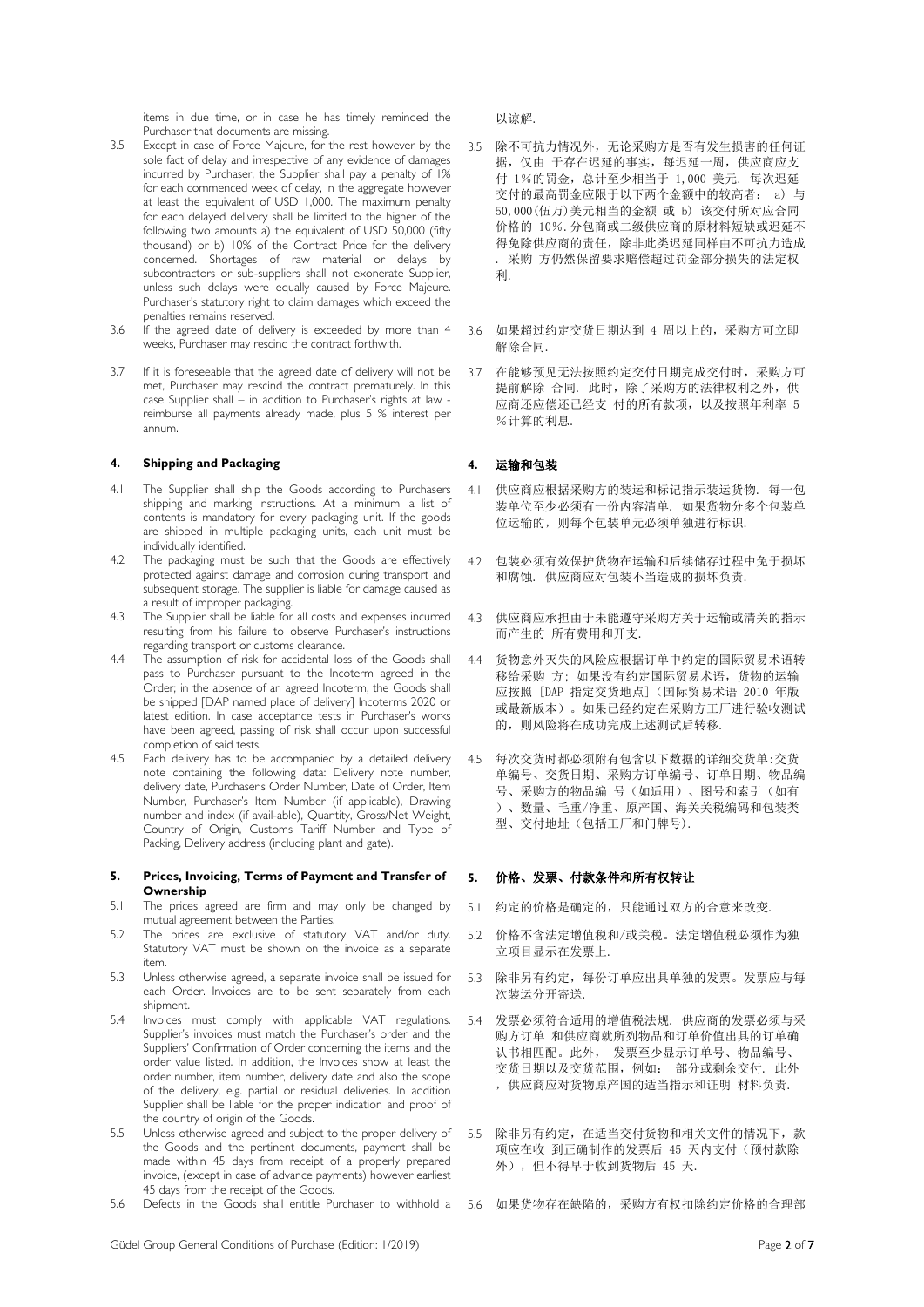reasonable part of the agreed price until the defects have been remedied.

- 5.7 Invoices failing to comply with the aforementioned requirements shall not be processed and the pertinent payment withheld until submission of a properly prepared invoice.
- 5.8 Unless otherwise agreed, advance payments shall be subject to the submission of a pertinent irrevocable guarantee, payable on first demand, of a first class bank in Purchaser's country.
- 5.9 If the Supplier has undertaken to install or assemble the Goods and no other agreement has been reached, the Supplier shall pay all charges such as travel expenses, accommodation, tool provisioning, allowances, etc.
- 5.10 Ownership of the Goods shall pass to Purchaser at the earlier of the following events
	- delivery
	- advance payment in full

### **6. Inbound Inspections 6.** 入库检查

- 6.1 Upon receipt Purchaser shall inspect the Goods only with regard to transport and other apparent defects as well as with regard to identity and quantity.
- 6.2 In the ordinary course of business, latest within one month after receipt, Purchaser shall, by random sampling, inspect the Goods to determine whether they correspond to the agreed specifications.
- 6.3 If more than 20% of the Goods of a consignment do not meet the agreed specifications and quality standards, Purchaser is entitled to reject the whole consignment. It is then Supplier's responsibility to inspect the rejected Goods and sort out the Goods of good quality.

## **7. Warranty 7.** 保证

- 7.1 Supplier warrants that the Goods comply in all respects with the terms of the contract, achieve the agreed performance, are new and state-of- the art and fit for the purpose for which they have been purchased. The Goods shall further comply with all applicable standards, laws and regulations (including, without limitation, those dealing with environ- mental issues, health and safety) in force at the final place of delivery indicated in the order.
- 7.2 Defects shall be notified to Supplier within two calendar weeks after detection.
- 7.3 The warranty period is 24 months and begins, unless otherwise agreed by the Parties, upon delivery of Purchaser's products to its customer, but ends no later than 48 months (60 months in the case of series defect) after receipt of the Goods by Purchaser. A series defect is assumed when - within a period of 60 months from receipt by Purchaser - more than 5 % of the Goods show the same defect caused by the same root cause.
- 7.4 The warranty period for repairs or replacements shall be 24 months from the date of replacement or successful repair, provided however that it shall not expire prior to the original warranty period for the Good in question.
- 7.5 In the event of defects, Purchaser may, irrespective of any other rights he may have at law, avail itself, at its election, of the following remedies: a) refuse to accept the Goods, rescind the respective order and claim the reimbursement of any advance payments and/or damages, b) re- quest the repair or replacement of the Goods. In case of Supplier's refusal or inability to repair or replace if the repair or replacement is un- reasonable or unduly burdensome: c) to have the defective Goods repaired or replaced by a third party at the Supplier's expense or d) to demand a price reduction, or e) rescind the contract, or f) to combine any of the above remedies. In any event Supplier, even without fault, shall bear or reimburse all costs associated with the repair or replacement (inspection, dismantling, reinstallation, transport, etc.).
- 7.6 Contractual claims arising from the delivery of defective products or faulty advice or instruction shall be time barred, i.e. fall under the statute of limitations, one year after expiry of the warranty period.

分,直至 缺陷得到弥补.

- 5.7 不符合上述要求的发票不得进行处理,并且在提交正确制 作的发票 之前,相关付款将被扣留.
- 5.8 除非另有约定,预付款的适用需要提交由采购方所在国家 一流银行 开具的相关不可撤销、见票即付的担保.
- 5.9 如果供应商已着手安装或组装货物,但未达成其他协议的 ,供应商 应支付所有费用,如差旅费、住宿费、工具供 应费、津贴等.
- 5.10 货物的所有权应在以下情况发生时(以较早的为准)转移 给采购 方
	- 交付
	- 全额预付款

- 6.1 在收到货物后,采购方应仅在运输和其他明显缺陷以及标 识和数量 方面检查货物.
- 6.2 在正常业务过程中,最迟在收货后一个月内,采购方应通 过随机抽 样检查的方式,确定货物是否符合约定的规格.
- 6.3 如果一批货物中超过 20%的货物不符合约定的规格和质 量标准,则采购方有权拒绝整批货物。随后,供应商应负 责检查被拒收的货物 并整理出质量良好的货物.

- 7.1 供应商保证货物在各方面都符合合同条款,达到约定的性 能,货物 是新的和最先进的,并且符合购买目的。货物 应进一步符合订单中 指明的最终交货地点的所有适用且 现行有效的标准、法律法规(包 括但不限于涉及环境问 题、健康和安全的标准、法律法规).
- 7.2 缺陷应在检测后的两个日历周内通知供应商.
- 7.3 除非双方另有约定,保修期为采购方向客户交付产品时起 24 个月,但在采购方收到货物后 48 个月终止(批次性 缺陷情况下为 60 个月). 在采购方收货后的 60 个月内 ,超过 5%的货物显示出由相同根源导致的相同缺陷时, 则视为发生批次性缺陷.
- 7.4 维修或更换的保修期应为自更换或成功维修之日起 24 个 月,但是,在相关货物的原始保修期到期之前,该保修期 不会过期.
- 7.5 如发生缺陷,在不影响采购方其他法定权利和主张的情况 下,其可自行决定利用以下救济措施:a)拒绝接受货物 ,取消相应的订单并要求偿还任何预付款和/或损害赔偿 b)要求维修或更换货物。如果维修或更换不合理或过于繁 琐,供应商拒绝或无法修理或更换: c)则由第三方维修或 更换有缺陷的货物,产生的费用由供应商承担,或 d)要 求降价,或 e)解除合同,或 f)综合采取上述救济措施。 无论如何,即使供应商没有过错,也应承担或补偿与维修 或更换(检查、拆除、重新安装、运输等)相关的所有费 用.
- 7.6 基于交付有缺陷的产品或不正确的建议或指示所产生的合 同索赔应在保修期满后一年到期.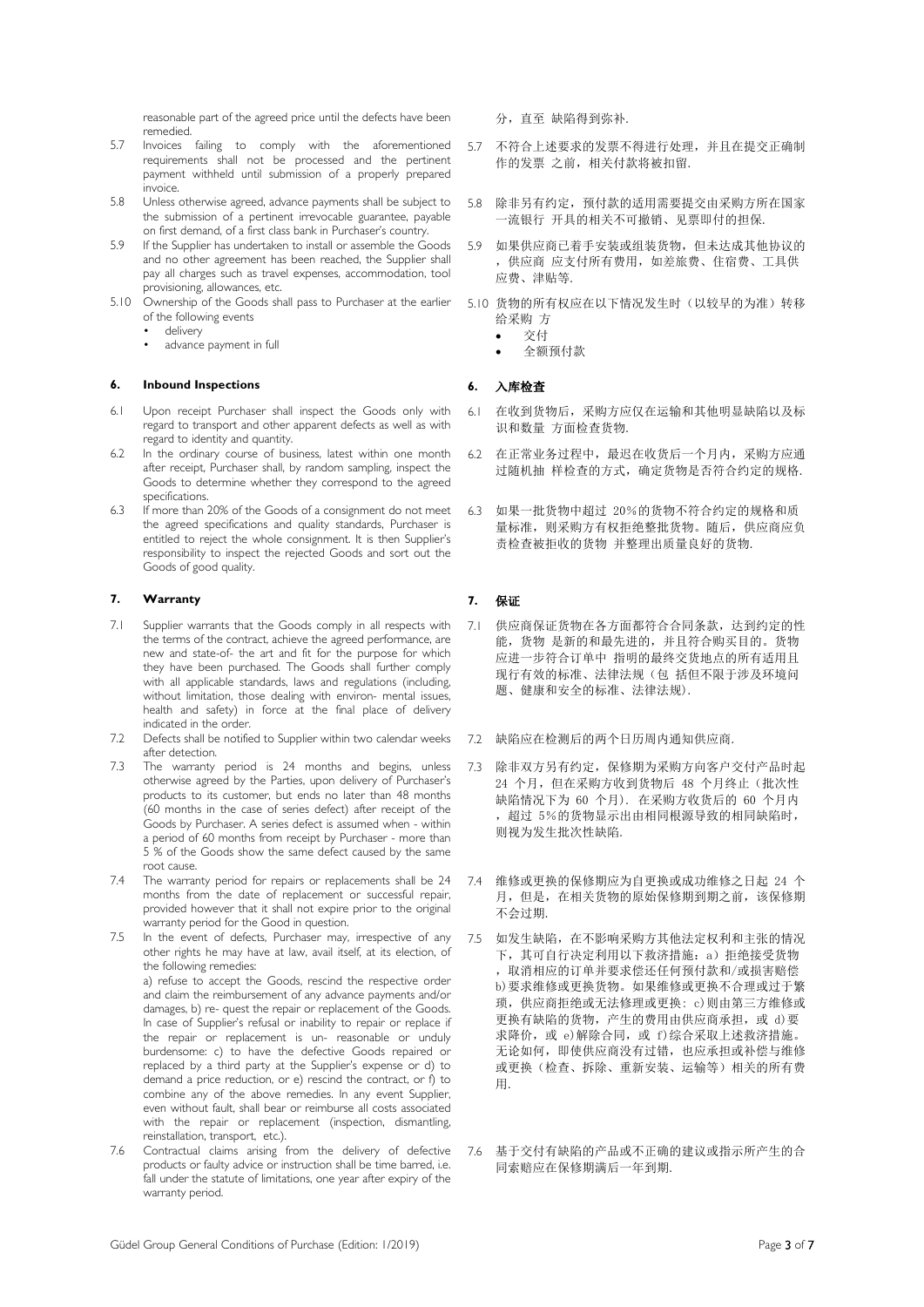# **8. Recalls 8.** 召回

- 8.1 If Purchaser, in its sole reasonable judgement, intends to recall products or to replace them at its customer's premises as a preventive measure, it shall inform the Supplier as quickly as possible, provided there is no imminent danger.
- 8.2 The Supplier shall bear the costs of the product recall and exchange action any associated consequential costs, limited however to a maxi- mum of the equivalent of USD 1,0 million per recall or exchange campaign.

# **9. Product Liability and Recall Insurance 9.** 产品责任和召回保险

The Supplier shall take out and maintain for at least 5 years after the last delivery of Goods to Purchaser liability insurance to cover its liability for personal injury, damage to property and consequential loss with a coverage of at least the equivalent of USD 5,0 million per claim, and for other damages, such as disassembly and reassembly costs on one side and recall costs on the other side, at least in the equivalent of USD 1,0 million each per incident.

- 9.2 To the extent permitted by applicable laws, the Supplier hereby assigns any claims against the insurer to Purchaser and Purchaser hereby accepts the assignment. Also, Supplier shall perform its statutory obligations (such as issuance of assignment notification) related to such assignment under the applicable laws.
- 9.3 At Purchaser's request the Supplier shall submit a pertinent insurance certificate.

### **10. Quality Audits 10.** 质量审核

- 10.1 Purchaser may, upon reasonable prior notice and during normal business hours, audit the manufacturing process of the Goods in Supplier's works. The Supplier shall exert its best efforts to make such audits also possible in the works of his sub-suppliers or subcontractors.
- 10.2 The Parties shall take appropriate measures to protect any business secrets of the Supplier and of its sub-suppliers or subcontractors.

# **11. Infringement of Third Party Rights 11.** 侵犯第三方权利

- 11.1 Supplier shall indemnify, defend and hold Purchaser harmless from and against all liabilities, costs, damages, claims and expenses (including court costs and legal expenses and any settlement of such claim or action) incurred by Purchaser in respect of any claim or action brought by a third party against Purchaser or its customer alleging that the Goods or their use by Purchaser or Purchaser's customer infringe the intellectual property rights of such third party. Notwithstanding the foregoing, Supplier shall not be liable to the extent that the infringement results from the manufacture of the Supplies in accordance with instructions received from Purchaser and Supplier (having taken all reasonable pre- cautions) could not have known that following these instructions would result in an infringement of a third party's intellectual property rights.
- 11.2 The Parties will inform each other forthwith of all actual or alleged infringements of third party rights of which they become aware. Sup- plier will assist Purchaser in its investigation, defence or handling of any such claim, including the provision any documents needed by Purchaser to defend the action.
- 11.3 If Purchaser selects its own legal counsel, Supplier's indemnification extends to the reasonable costs and fees associated with such representation. If Purchaser does not select its own legal counsel, Purchaser will give Supplier sole conduct of the defence of any such claims or actions
- 11.4 In the event of a claim of infringement of any third party rights that is communicated to Supplier, Supplier shall take the needed steps to en- sure for Purchaser a non-infringing source of supply, which may involve securing the needed licenses (if any), redesign of the Goods, or other steps Supplier deems necessary to ensure that a non-infringing product is delivered to Purchaser.

- 8.1 如果采购方在自行合理判断后,打算召回产品或在客户的 场所更换 产品作为预防措施的, 在没有紧迫危险时, 应 尽快通知供应商.
- 8.2 供应商应承担召回产品和更换行为产生的成本和任何相关 的后续成 本,但每次召回或更换活动最高成本应限于相 当于 1,000 万美元的金额.

- 9.1 在最后一批货物交付给采购方后,供应商应购买并维持至 少 5 年的责任保险, 以覆盖其人身伤害, 财产损失和间 接损失责任,每项索 赔的保险覆盖范围至少相当于 5,000 万美元。针对其他损害,例如,一方面,拆卸和重 新组装成本以及另一方面,召回成本,每次 事故的保险 覆盖范围至少相当于 1,000 万美元.
- 9.2 在适用法律允许的范围内,供应商将针对保险公司的任何 索赔转让给采购方,采购方接受该转让。且,供应商应履 行适用法律项下法定的有关转让的义务(例如发出转让通 知).
- 9.3 根据采购方的要求,供应商应提交相关保险凭证.

- 10.1 经合理的事先通知,在正常营业时间内,采购方可在供应 商工厂审核供应商货物的制造过程. 供应商应尽最大努力 使得该等审核能够 在其二级供应商或分包商的工厂中进 行该等审核.
- 10.2 双方应采取适当措施保护供应商及其二级供应商或分包商 的任何商 业秘密.

- 11.1 若第三方针对采购方或采购方的客户提起索赔或诉讼,主 张货物或 采购方及采购方客户对货物的使用侵犯了该第 三方的知识产权,此 时,供应商应赔偿采购方,为采购 方进行抗辩,并使采购方免于承 担所有责任、成本、损 害赔偿、索赔和费用(包括法院费用和法律 费用以及此 类索赔或诉讼的和解款). 尽管有上述规定,如果该等 侵 权是由于供应商按照从采购方收到的指示制造产品而导致 的,而且供应商(已采取所有合理的预防措施)也无法知 道遵循该等指示会导致侵犯第三方的知识产权的,供应商 不应当承担责任.
- 11.2 双方将立即相互通知他们发现的所有实际或涉嫌侵犯第三 方权利的 行为. 供应商将协助采购方调查、抗辩或处理 任何该等索赔,包括 提供采购方在诉讼中进行抗辩所需 的任何文件.
- 11.3 如果采购方选择自己的法律顾问,供应商的赔偿金额将包 括与此类代理相关的合理成本和费用. 如果采购方未选择 自己的法律顾问 的,则采购方将让供应商全权对任何该 等索赔或诉讼进行抗辩.
- 11.4 当有侵犯任何第三方权利的主张向供应商提出时,供应商 应采取必要措施,保证对采购方供应货源无侵权问题,该 措施可能涉及获得所需的许可证(如有)、重新设计货物 或供应商认为为确保交付给采购方是非侵权产品而必要的 其他措施.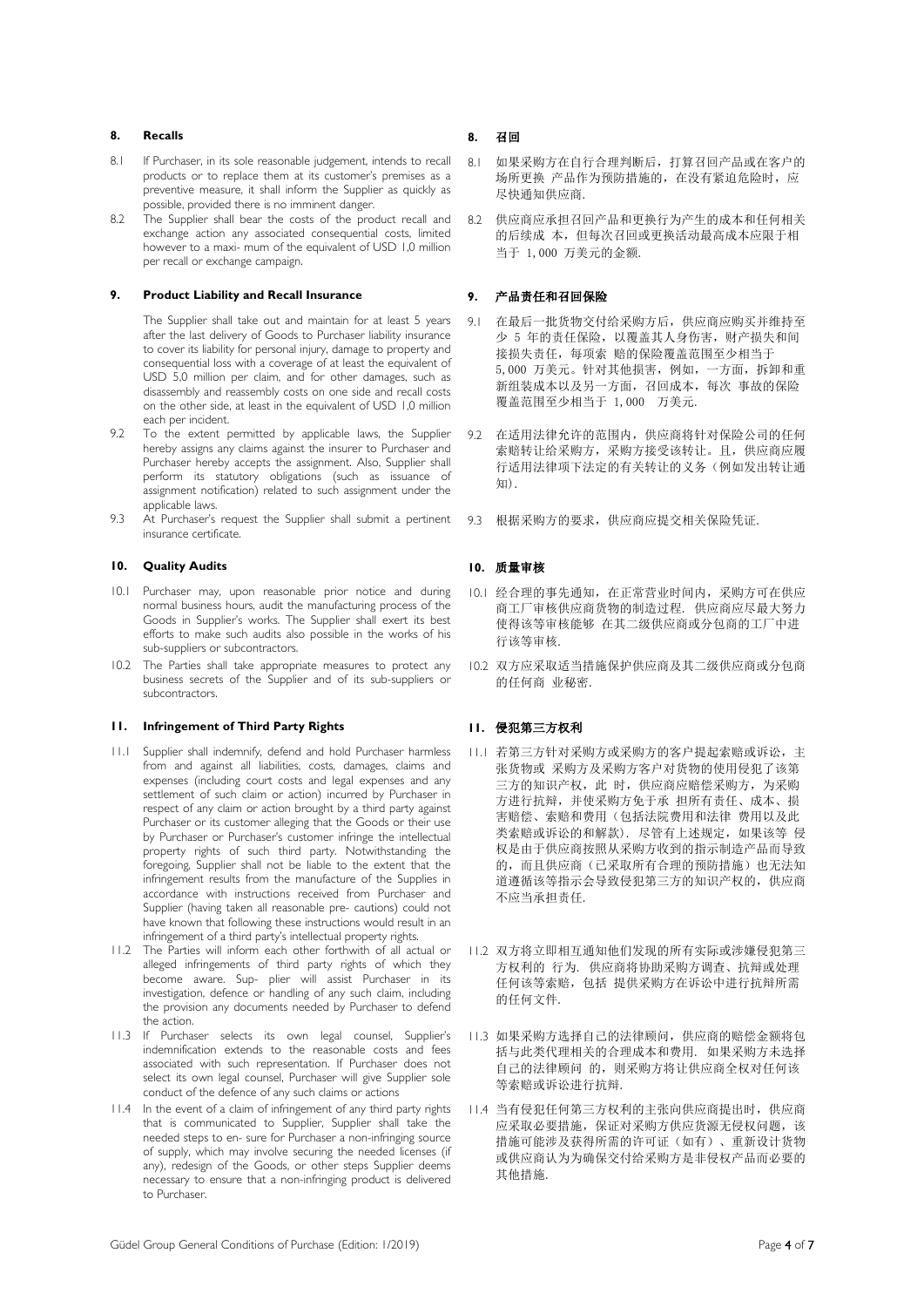### **12. Ownership in Documents, Software, Tools and Patterns, Escrow for Source Code, etc.**

- 12.1 Documents, such as drawings, software, and all means of production, such as tools, samples, patterns and the like, placed by Purchaser at Supplier's disposal or sourced or manufactured by Supplier at Purchaser's cost, remain respectively become Purchaser's property as soon as sourced or produced. Purchaser shall own all rights in them. If no longer used for the execution of Purchaser's orders, they shall, at Purchaser's election, be either returned to Purchaser free of charge or disposed of, such disposal to be confirmed by Supplier in writing.
- 12.2 They must not be duplicated, sold, pledged, assigned as collateral, be disposed of or in any other way be encumbered, made available to third parties or used for the manufacture of products for third parties.
- 12.3 Such tools, samples and patterns shall be properly, marked, insured against theft and natural hazards, stored and maintained by the Supplier. The Supplier waives all statutory rights of retention.
- 12.4 Unless otherwise agreed, the Supplier, upon fulfilment of the pertinent contract, must, at Purchaser's request, return to Purchaser all documents, software or means of Production being Purchaser's property and any copies made thereof, or in case of documents or software confirm to Purchaser their destruction or deletion. The Supplier, how- ever, shall have the right to retain one set of copies of the documents or software received for the strict purpose of legal records only, provided such copies are treated as classified documents.
- 12.5 Purchaser shall be entitled to use software falling under the scope of supply, including its documentation to the extent required for the use of the Goods or any other purpose provided for in the contract and Purchaser may make backup copies of the software supplied by Supplier.
- 12.6 At Purchaser's request, the Supplier shall conclude a source code escrow agreement. Purchaser will submit a contract template for this purpose.

# **13. Re-Supplies of Goods and Supply of Spare Parts 13.** 货物再供应和备件供应

- 13.1 Supplier undertakes to re-supply to Purchaser based on individual purchase orders, at competitive conditions and for a period of at least ten (10) years following delivery of the Goods – identical Goods and /or spare parts required therefor.
- 13.2 Should Supplier intend to discontinue the manufacture of the respective Goods or spare parts, he shall notify Purchaser forthwith, latest however three (3) months prior to the shutdown of their production. Within one month following receipt of such notice, Purchaser shall be entitled to place a final order for the delivery of the Goods or spare parts at customary market conditions, and Supplier is obliged to accept such final order within three (3) working days after the receipt thereof. If Supplier fails to do so within the said period, the acceptance shall be deemed to have been made by Supplier.
- 13.3 Purchaser shall be entitled to procure spare parts to the Goods, not covered by Supplier's industrial property rights, also directly also from Supplier's sub-supplier or any third parties.
- 13.4 Supplier shall exert his best efforts to bind its subcontractors and sub- suppliers accordingly.

## **14. Confidentiality 14.** 保

- 14.1 The Parties shall not disclose to third parties and shall use solely for the execution of an order all confidential information of which they have gained knowledge in the course of their dealing with the other Party, in particular technical information, drawings, business secrets and details of the order, such as quantities, technical specifications, commercial terms of an order, etc. as well as any knowledge derived from said information. However, the Purchaser is entitled to disclose all confidential information within the scope of the order to all of its affiliated companies.
- 14.2 The Supplier shall ensure that any subcontractors or subsuppliers to whom confidential information is disclosed for the purpose of executing the subcontract or sub-order, agree to

## **12.** 文档、软件、工具、图案的所有权以及源代码的托管等

- 12.1 由采购方交给供应商处理的,或者采购方承担费用而由供 应商获得 的或生产的文档(比如图纸、软件)以及所有 生产方法(比如工 具、样品、图案等),在获得或生产 时就分别属于采购方的财产. 采购方对其享有所有权利。 一旦不再用于执行采购方的订单,此类 物品应当根据采 购方的选择,退回给采购方而不收取任何费用,或 经供 应商书面确认后予以处理.
- 12.2 该等物品不得被复制、出售、质押、作为担保进行转让、 处置或以 任何其他存在妨碍的方式处理, 提供给第三方 或用于制造第三方产 品.
- 12.3 该等工具、样品和图案应由供应商妥善标记、确保免于盗 窃和自然 危害,并进行妥善储存和维护. 供应商放弃所 有法定的保留权利.
- 12.4 除非另有约定,否则供应商在履行完毕相关合同后,必须 根据采购 方的要求,将所有采购方所有的文档、软件或 生产方法及其任何副 本返回给采购方,或者针对文档或 软件,向采购方确认其被销毁或删除. 但是,供应商有权 仅为严格的法律记录之目的保留一套其收到的文档或软件 的副本,但该等副本应作为机密文件对待.
- 12.5 在使用货物,或合同所约定的任何其他目的所需的范围内 ,采购方 有权使用在供货范围内的软件,包括其中的文 档,采购方对供应商 提供的软件可以制作备份副本.
- 12.6 在采购方的要求下,供应商应签订源代码托管协议. 采购 方将为此 目的提供合同模板.

- 13.1 供应商承诺根据个别采购订单, 以有竞争力的条件, 在货 物交付后 至少十(10)年期间,再次向采购方供应相同 货物和/或所需备件.
- 13.2 如果供应商打算停止生产相关货物或备件,其应立即、且 不晚于停产前三(3)个月通知采购方。在收到该等通知 后一个月内,采购方有权以惯常的市场条件就交付货物或 备件下达最终订单,供应商有义务在收到之日起三(3) 个工作日内接受该最终订单。逾期未接受的,视为供应商 已作出接受.
- 13.3 采购方有权采购未被供应商的工业产权所涵盖的货物备件 ,也可直 接从供应商的二级供应商或任何第三方采购.
- 13.4 供应商应尽最大努力分别约束其分包商和二级供应.

- 14.1 对于所有在与另一方交易过程中获知的保密信息,特别是 技术信 息、图纸、商业秘密和订单细节(例如数量、技 术规格、订单的商 业条款等),以及从上述信息中衍生 出的任何信息,双方不得向第 三方披露,并且应仅用于 执行订单。但是,采购方有权在订单范围 内向其所有关 联企业披露所有保密信息.
- 14.2 为了执行分包合同或子订单而向任何分包商或二级供应商 披露保密 信息的,供应商应确保该分包商和二级供应商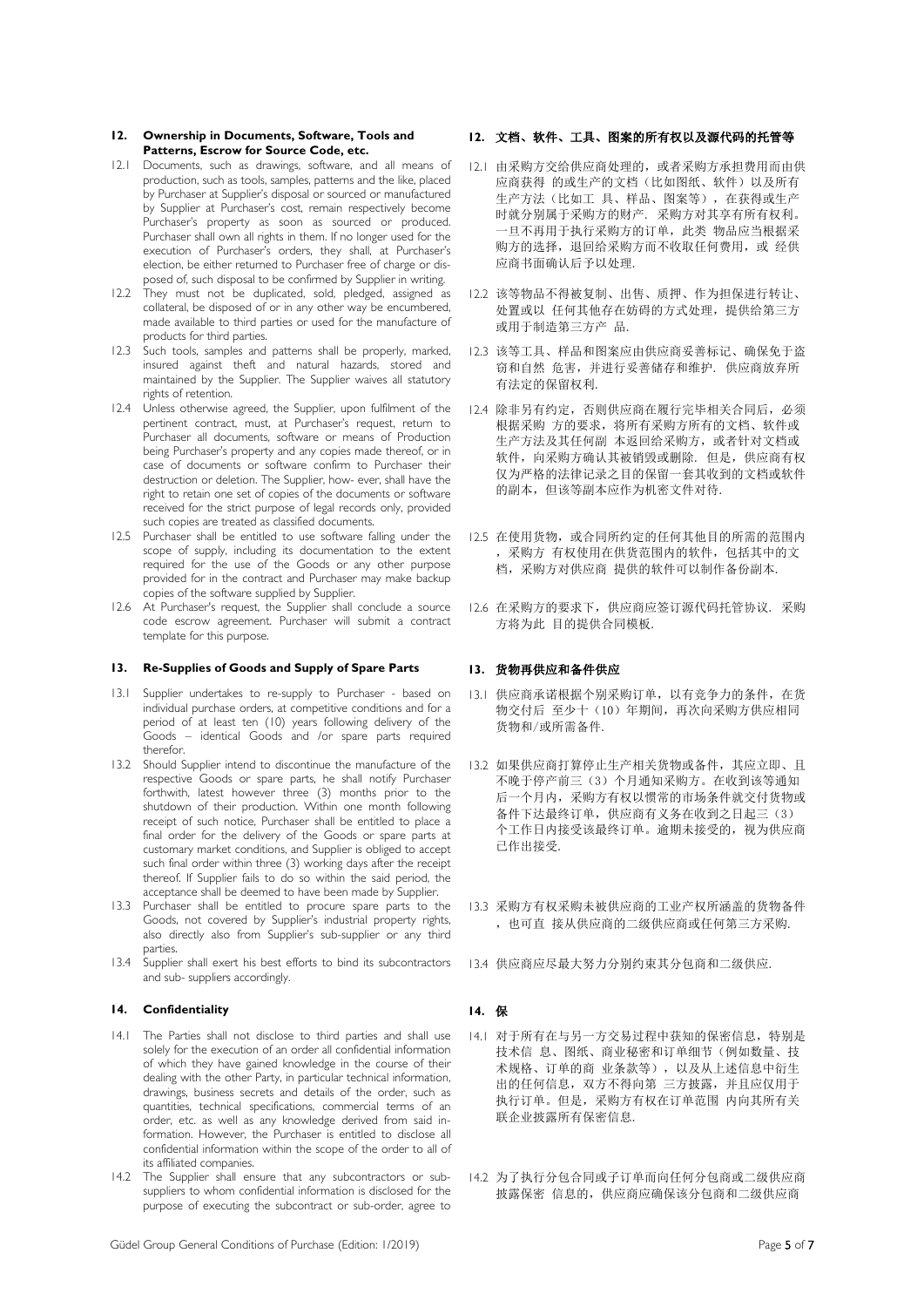be bound by these terms <br>
a produce the control of the product of the product of the bound by these terms are the control of the bound o

- 14.3 Without our prior consent, Supplier shall not publish the fact that he has contracted with Purchaser or to use Purchaser's Order for publicity purposes.
- 14.4 If either Party or one of its agents, sub-suppliers or subcontractors infringes the aforementioned confidentiality obligations, it shall pay to the other Party a penalty equivalent to USD 50,000 (fifty thousand) un- less it can prove that neither the Party itself nor the sub-supplier or subcontractor in breach was at fault.
- 14.5 The aggrieved Party may assert claims for higher damages as well as to seek injunctive relief for cease and desistance or enjoinment. Payment of the penalty shall not relieve the breaching Party from the further performance of its obligations hereunder.

# **15. Protection of Personal Data 15.** 个人数据保护

- 15.1 The Parties may exchange Personal Data such as names, phone numbers, e-mail addresses and other personal related information in the course of their contractual relationship. In such case, both Parties shall use such Personal Data in accordance with applicable laws on the protection of personal data, in particular, to the extent applicable, the requirements of the General Data Protection Regulation of the European Union of 4th May 2016 (EU 2016/679; "GDPR") and ensure that no unauthorized third parties will have access to such Personal Data with- out the consent of the affected individuals or based on another legal reason to proceed such data.
- 15.2 The Parties shall keep Personal Data of the other Party strictly confidential and process such data solely for contractual purposes. The Party that processes Personal Data is responsible for the lawfulness of its processing as well as for ensuring the rights of the data subjects.

### **16. Compliance with Laws and Regulations 16.** 遵守法律法规

- 16.1 If not otherwise agreed, the Supplier shall meet the quality standards ISO 9001, ISO 14001 and ISO 45001 (OHSAS 18001). The Supplier further warrants that the Goods supplied conform to all applicable laws, regulations and standards in the country to which the Goods are delivery.
- 16.2 The Goods shall comply in particular but not exclusively with the Dodd-Frank Wall Street Reform and Consumer Protection Act regarding "Conflict Minerals" as defined in Section 1502 of the Dodd- Frank Wall Street Reform and Consumer Protection Act pertaining to "Conflict Materials".
- 16.3 The Goods shall further comply with all applicable laws, regulations and standards, environmental regulations and requirements regarding criti- cal and hazardous material and substances, in particular to Regulation (EC) No 1907/2006 (REACH) and Directive (EU) 2011/65 respectively Directive (EU) 2017/2012 (RoHS).

### **17. Social Responsibility 17.** 社会责任

- 17.1 The Supplier shall comply with the laws of the legal system(s) applicable in connection with the performance of the contract. He will, in particular, not engage, actively or passively, nor directly or indirectly in any form of bribery, in any violation of basic human rights of employees or any child labor.
- 17.2 Moreover, the Supplier will take responsibility for the health and safety of its employees; he will act in accordance with the applicable environ- mental laws and will use best efforts to promote these undertakings of good conduct among its suppliers.
- 17.3 In addition to other rights and remedies he may have, Purchaser may terminate the contract and/or any purchase order issued thereunder in case of breach of these undertakings. However, provided that Supplier's breach of contract is capable of remedy, Purchaser's right to terminate is subject to the proviso that such breach has not been remedied by the supplier within a reasonable grace period set by Purchaser.

- 14.3 未经我方事先同意,供应商不得公布其与采购方签订合同 这一事实 或使用采购方订单进行宣传.
- 14.4 如果任何一方或其代理人、二级供应商或分包商违反上述 保密义 务,则应向另一方支付相当于 50,000(伍万)美 元的罚金,除非其能证明违约的该方当事人、二级供应商 或分包商没有过错.
- 14.5 受害方可以主张要求更高的赔偿金,并寻求停止、中止或 禁止侵害 的禁令救济。罚金的支付不免除违约方继续履 行义务.

- 15.1 双方可以在合同关系过程中交换姓名、电话号码和电子邮 件地址等 个人数据和其他个人相关信息。此时,双方应 根据适用的个人数据保护法,特别是在适用的范围内,根 据 2016 年 5 月 4 日《欧盟通用数据保护条例》( 欧 盟 2016/679; "GDPR")的要求使用此类个人数据, 并确 保未经相关个人同意,未经授权的第三方不得访问此类个 人数据,或基于其他法律原因处理该等数据.
- 15.2 双方应严格保密另一方的个人数据,并仅为合同目的处理 此类数 据. 处理个人数据的一方负责其处理该数据的合 法性以及保护数据 主体的权利.

- 16.1 如果没有另行约定,供应商应符合质量标准 ISO 9001, ISO 14001 和 ISO 45001(OHSAS 18001)的要求。供应 商进一步保证所提供的货物符合交货地所在国家所有适用 的法律,法规和标准.
- 16.2 货物应特别但并非只遵守《多德 弗兰克华尔街改革和 消费者保护法》在第 1502 条关于"冲突材料"中定义的 "冲突矿物"的规定.
- 16.3 货物应进一步遵守所有适用的与重要、有害物质相关的法 律、法规 和标准、环境法规和要求,特别是依次为法规 (EC)No 1907/2006(REACH)和指令(EU 2011/65、指 令(EU) 2017/2102(RoHS).

- 17.1 供应商应遵守与履行合同有关的司法体系中的法律,特别 是,不会 积极或消极、直接或间接地参与任何形式的贿 赂,参与任何违反雇 员基本人权或雇佣童工的行为.
- 17.2 此外,供应商将对其员工的健康和安全负责;将按照所适 用的环境法律行事,并将尽最大努力在其供应商中推广承 诺该等良好企业行 为.
- 17.3 除了其可能拥有的其他权利和补救措施外,如果供应商违 反这些承 诺,采购方可以终止合同和/或其在该合同项下 签发的任何采购订 单. 但是,如果供应商的违约行为能 够进行补救的,则采购方终止 合同的权利应以供应商未 能在采购方设定的合理宽限期内对该等违 约行为进行补 救为前提.